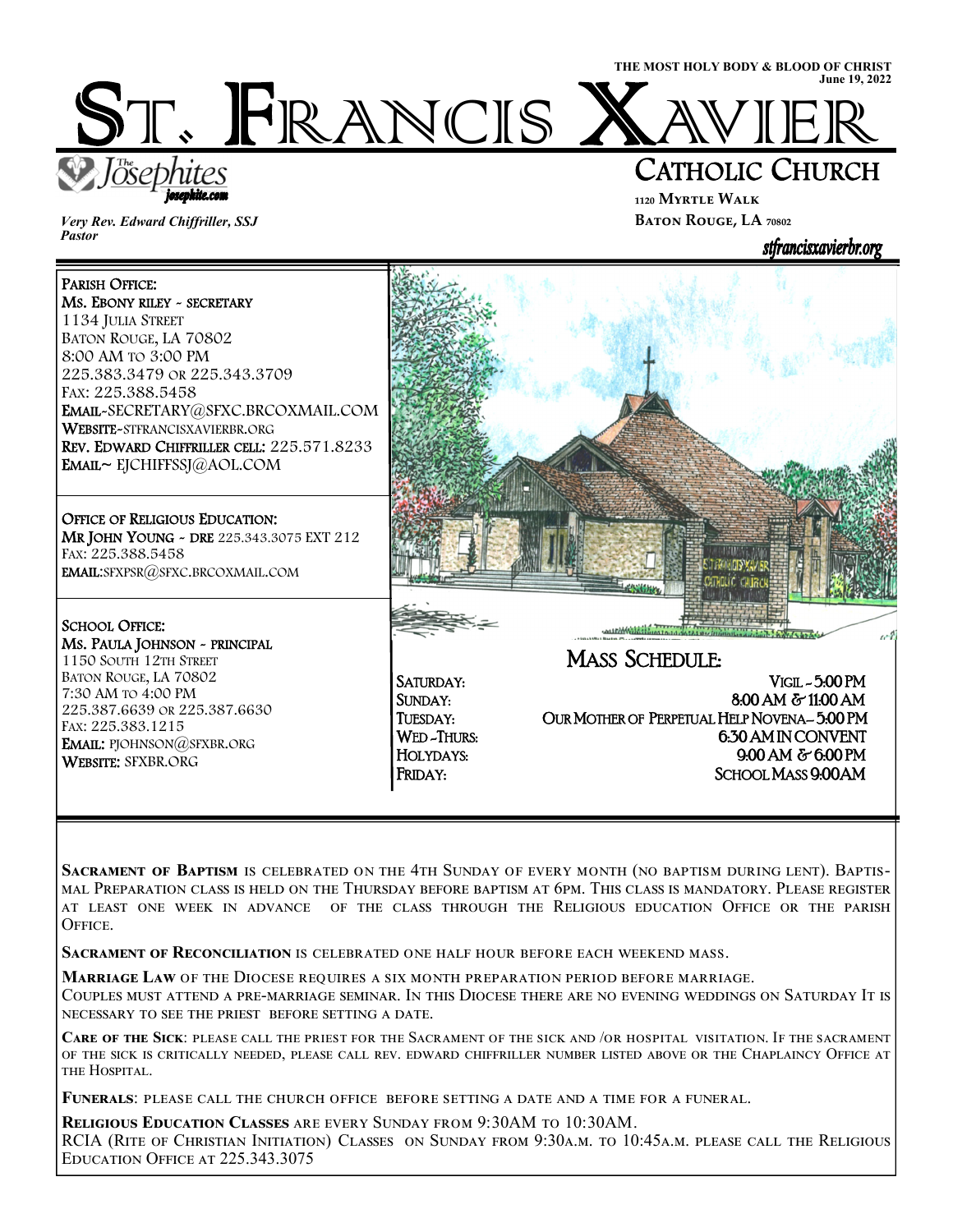### **Welcome to St. Francis Xavier Catholic Church, Baton Rouge, LA**

**Welcome:** You enter this Church not as a stranger, but as a guest of God. He is your heavenly Father. Come, then, with joy in your heart and thanks on your lips into His presence, offering Him your love and service. Be grateful to the strong and loyal ones who, in the name of Jesus Christ, built this place of worship, and to all who have beautified it and hallowed it with their prayers and praise. Ask His blessing on those who love His house of faith as the inspiration of their labor, rejoicing in the power of the Holy Spirit, and may that blessing rest on you, both on your going out and your coming in.

#### **PSR News**

#### **June 2022 19 The Most Holy Body and Blood of Christ** *(Corpus Christi)* **Happy Father's Day – Juneteenth**

**The Solemnity of the Most Holy Body and Blood of Christ** is also known as the **Solemnity of Corpus Christi**, which translates from Latin to "Body of Christ." This feast originated in France in the mid thirteenth century and was extended to the whole Church by Pope Urban IV in 1264. This feast is celebrated on the Thursday following the Trinity Sunday or, as in the USA, on the Sunday following that feast. This feast calls us to focus on two manifestations of the Body of Christ, the Holy Eucharist and the Church. The primary purpose of this feast is to focus our attention on the Eucharist. The opening prayer at Mass calls our attention to Jesus' suffering and death and our worship of Him, especially in the Eucharist.

At every Mass our attention is called to the Eucharist and the Real Presence of Christ in it. The secondary focus of this feast is upon the Body of Christ as it is present in the Church. The Church is called the Body of Christ because of the intimate communion which Jesus shares with his disciples. He expresses this in the gospels by using the metaphor of a body in which He is the head. This image helps keep in focus both the unity and the diversity of the Church.

The Feast of Corpus Christi is commonly used as an opportunity for public Eucharistic processions, which serves as a sign of common faith and adoration. Our worship of Jesus in His Body and Blood calls us to offer to God our Father a pledge of undivided love and an offering of ourselves to the service of others. *CNA*

**Father's Day** is a holiday of honoring fatherhood and paternal bonds, as well as the influence of fathers in society. In Catholic countries of Europe, it has been celebrated on March 19 as Saint Joseph's Day since the Middle Ages. In the United States, Father's Day was founded by Sonora Smart Dodd, and celebrated on the third Sunday of June for the first time in 1910. The day is held on various dates across the world, and different regions maintain their own traditions of honoring fatherhood. *Wikipedia*

**Juneteenth** (short for "June Nineteenth") marks the day when federal troops arrived in Galveston, Texas in 1865 to take control of the state and ensure that all enslaved people be freed. The troops' arrival came a full two and a half years after the signing of the Emancipation Proclamation. Juneteenth honors the end to slavery in the United States and is considered the longest-running African American holiday. On June 17, 2021, it officially became a federal holiday.

Confederate General Robert E. Lee had surrendered at Appomattox Court House two months earlier in Virginia, but slavery had remained relatively unaffected in Texas—until U.S. General Gordon Granger stood on Texas soil and read General Orders No. 3: "The people of Texas are informed that, in accordance with a proclamation from the Executive of the United States, all slaves are free." H *(History)*

#### **The Church is Apostolic**

The Church is apostolic because she is founded on the apostles, in three ways:

- she was and remains built on "the foundation of the Apostles," The witnesses chosen and sent on mission by Christ himself;

- with the help of the Spirit dwelling in her, the Church keeps and hands on the teaching, The "good deposit," the salutary words she has heard from the apostles;

- she continues to be taught, sanctified, and guided by the apostles until Christ's return, through their successors in pastoral office: the college of bishops, "assisted by priests, in union with the successor of Peter, the Church's supreme pastor": You are the eternal Shepherd

who never leaves his flock untended.

Through the apostles you watch over us and protect us always. You made them shepherds of the flock to share in the work of your Son.... *ccc 837*

Next Issue: The Apostles' mission

| <b>SFX CENTENNIAL COOKBOOKS</b><br><b>MAKES A GREAT GIFT</b><br><b>FOR ONLY \$20.00</b> |                                                      |                                                        | Mass Intentions for June 18 - 21, 2022 |                 |                                                          |
|-----------------------------------------------------------------------------------------|------------------------------------------------------|--------------------------------------------------------|----------------------------------------|-----------------|----------------------------------------------------------|
|                                                                                         |                                                      |                                                        | <b>Saturday</b>                        | 5 <sub>pm</sub> | <b>Our Living &amp; Deceased Fathers</b>                 |
| <b>PRAY FOR US</b>                                                                      |                                                      |                                                        |                                        |                 |                                                          |
| Richard Camble, Jr.                                                                     | John Paul Moore                                      | Catherine Murray                                       | Sunday                                 | 8am             | <b>Our Living &amp; Deceased Fathers</b>                 |
| Frazier Jordan<br>Elizabeth Whitfield<br>Zelda Bates                                    | Loraine Perry<br>Martha Proctor<br>Maria Rice        | Joyce Decuir<br>John Ristic<br><b>Betty Camble</b>     |                                        | 11am            | <b>Our Living &amp; Deceased Fathers</b>                 |
| Elaine Johnson<br>Linda Gills-Beshears<br>Mary Johnson                                  | Whitney Robiho<br>Dr. Melvin Jones<br>Bridget Taylor | Elouise Noel<br>Cora Scott-Green<br><b>Betty Dupas</b> | Tuesday                                | 5pm             | <b>Gary W. Darensbourg</b><br>By: Cheryl Ann Darensbourg |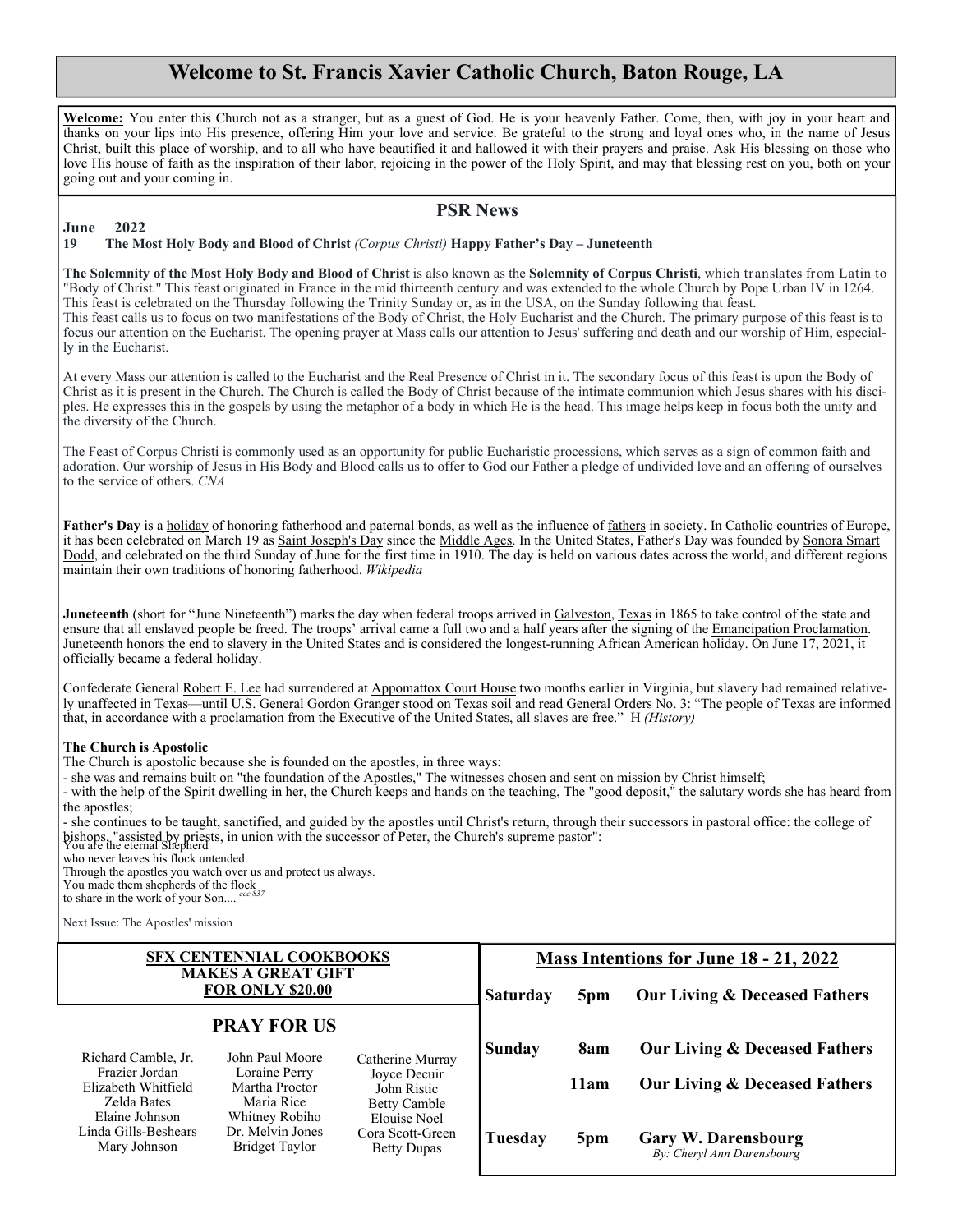## **THE MOST HOLY BODY & BLOOD OF CHRIST June 19, 2022**



Through trials and tribulations, by God's grace, we triumph!